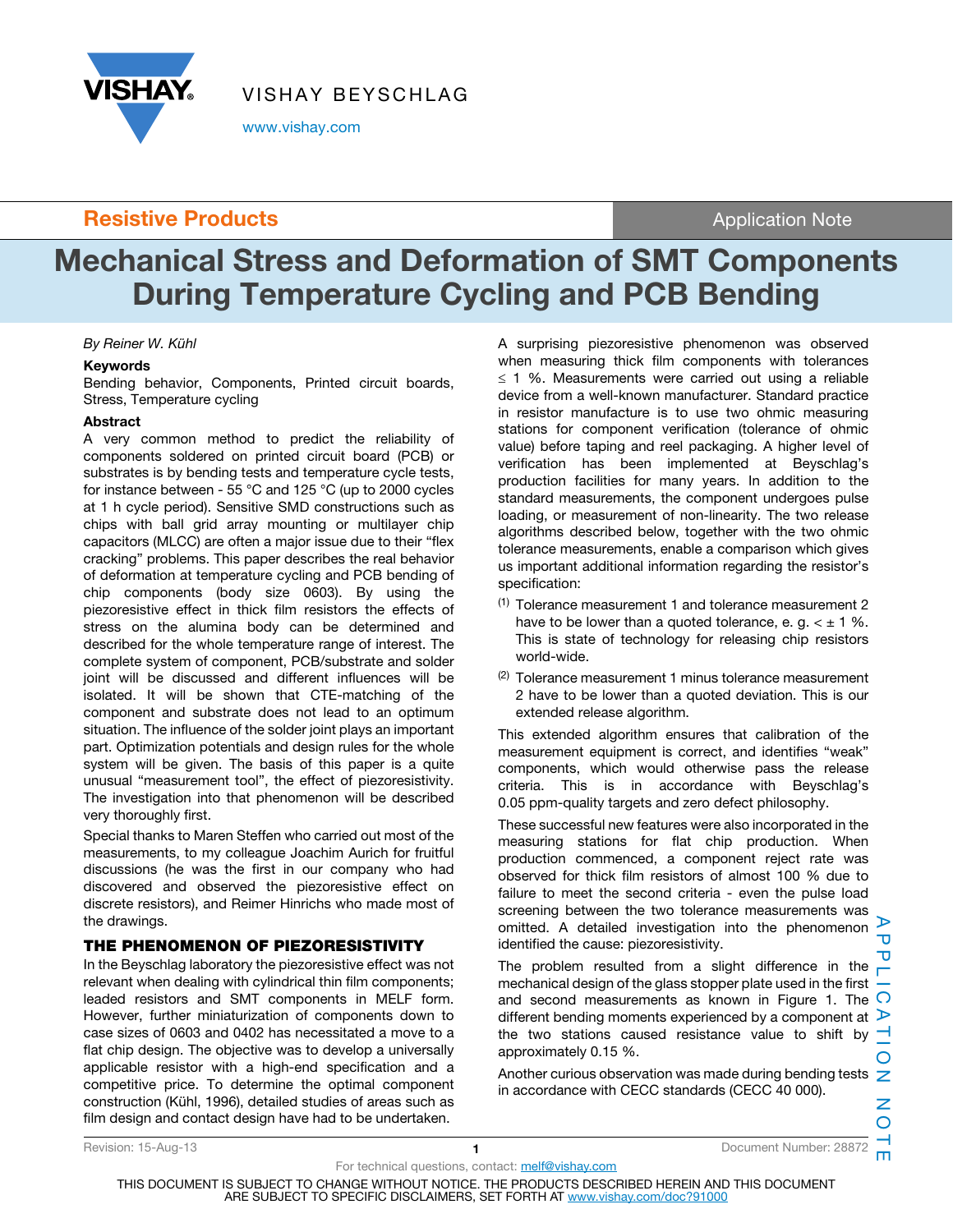

This test is designed to determine the resistance of the contacts to cracking under conditions of PCB bending. Our comparative studies showed an astonishing difference between thick film and thin film resistor. A piezoresistive effect occurs due to the type of resistive-layer system and the bending of the PCB (Kühl, 1996).

**VISHAY** 



Fig. 1 - Two slightly differing constructions in the measuring station

The discovery of these two phenomena resulting from the component's piezoresistivity made it necessary to launch a research program to explore the issue thoroughly.

### PIEZORESISTIVITY OF DISCRETE RESISTOR CHIPS MOUNTED ON PCB

To determine what happens to the components, ten size 0603 resistors were mounted by reflow soldering (Sn60 Pb36 Ag2) on a test PCB (size 100 mm x 70 mm x 1.6 mm; fillet width 1.0 mm) of FR4 material.

A bending procedure in accordance with CECC 0082, which is equivalent to EIA PN-3333, was used, but with additional dynamic resistor measurements (Figure 2). The bending of the PCB was carried out in 0.5 mm steps, with the resistance value being taken 15 s after each new bending position was reached. When the maximum bending displacement of 4 mm was reached the PCB was returned to zero displacement in 0.5 mm steps and bending was then repeated.

The test conditions are given in Figure 3.

The average resistance change of each of the ten resistors  $\Box$  was taken for analysis.



All dimensions in millimetres

Fig. 2 - Bending test with dynamic resistor measurement



Fig. 3 - Test conditions for PCB bending

### Face up mounting results

The results for face-up mounted devices are shown in Figure 4.

- While thick film chip resistors show a significant deviation in ohmic value, thin metal film chip resistors show no significant change in resistance at all.
- Bending from the rest position results in a reduction of resistance. The maximum deviation of ohmic value was obtained at no more than 2.5 mm to 3 mm bending displacement.
- When bending was reduced back towards the rest position, the characteristic of resistance change was quite different from the behaviour when the degree of bending is being increased, with the resistance value immediately getting higher.
- When returned to zero bending, a resistance offset was observed, i.e. the resistance was higher than that observed initially on the unbent PCB.
- When bending again, hysteresis in the resistance change became apparent.

For technical questions, contact: melf@vishay.com THIS DOCUMENT IS SUBJECT TO CHANGE WITHOUT NOTICE. THE PRODUCTS DESCRIBED HEREIN AND THIS DOCUMENT

ARE SUBJECT TO SPECIFIC DISCLAIMERS, SET FORTH AT www.vishay.com/doc?91000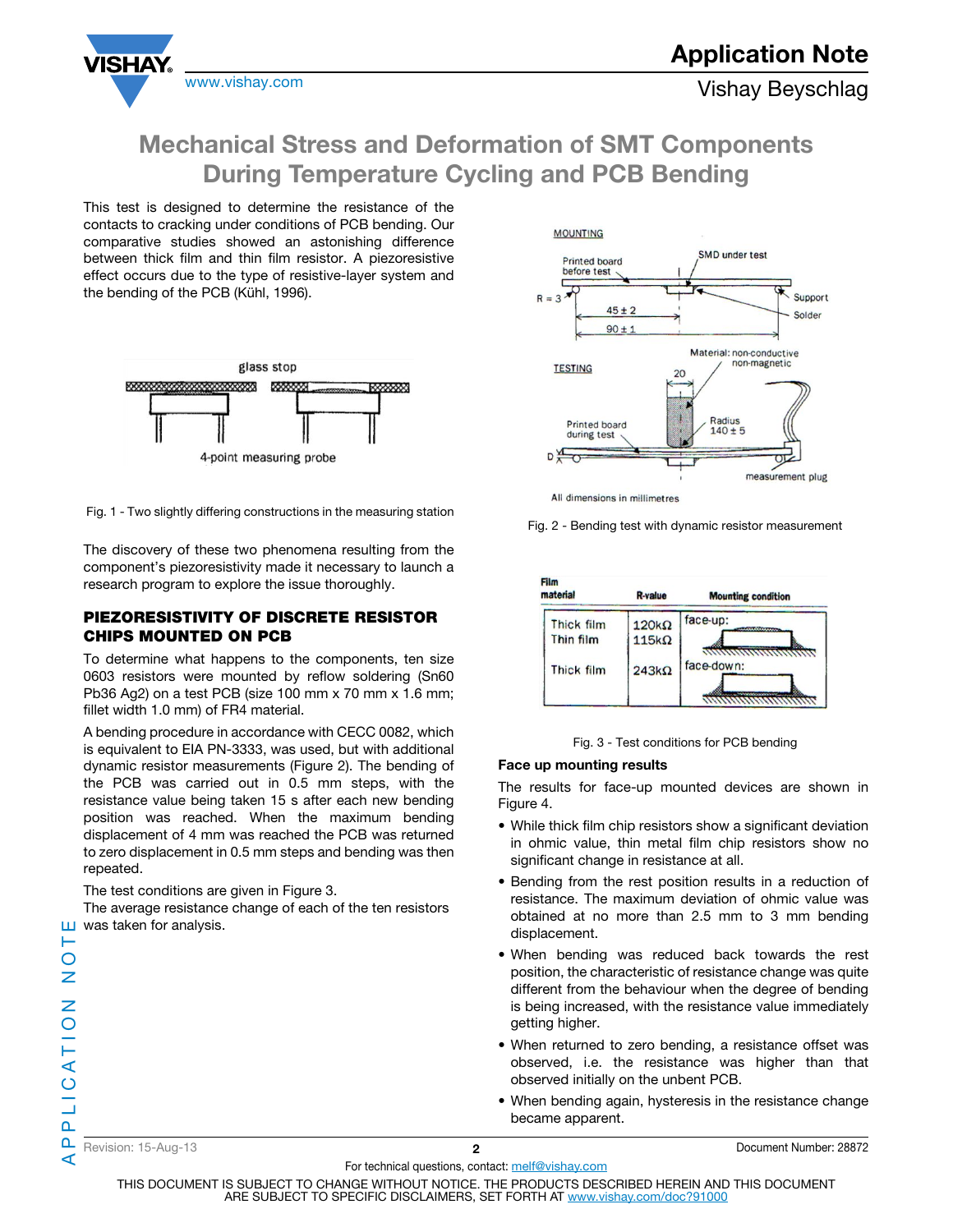



This effect is non-critical for metal film chip resistors and these results make clear that further studies on the effect of piezoresistivity should focus on thick film chip resistors.

To gain further insight into the chip/PCB system, the incremental bending test was extended to different maximum bending displacements of the PCB with resistors mounted in the face-down orientation.



 Fig. 4 - Effect of bending of face-up mounted thick and thin film resistors

### Face-down mounting results

The results for face-down mounted devices are shown in Figure 5.

- The placement orientation, that is face-up or face-down, affects both the direction of resistance change, and its magnitude, the change for face-down devices being approximately twice of those face-up.
- The initial  $\Delta R/R$  characteristics up to the respective maximum displacements are the same and independent from bending amplitude.
- At a bending displacement greater than 3 mm the rate of change in resistance decreases again. It will be shown later that this is a feature linked to stress and strain of the tin/lead solder joint.
- The offsets of the change in resistance after bending of PCB and the hysteresis are significantly dependent on the bending displacement. The effects of subsequent bending lead to a similar hysteresis with a "memory effect" related
- Ш to the bending displacement.

APPLICATION NOTE  $\bigcirc$  It becomes obvious that the effects which occur in the PCB  $\geq$  assemblies can not be attributed to piezoresistivity alone. Literature shows that the effect should be linear (Zerbst,  $\overline{2}$  1963). In addition to this effect, a permanent deformation of O the solder joint also occurs, according to the results of the bending test. The higher resistance offsets and the bigger hysteresis with increasing bending displacement give clear ⋖ indication of this. The evidence will be shown in the  $\circ$ following sections.



 Fig. 5 - Influence of different bending displacement (face-down mounting) 2 mm ( $\bullet$ ), 3 mm ( $\blacksquare$ ), and 4 mm ( $\Delta$ )

### INVESTIGATIONS INTO THE PIEZORESISTIVE EFFECT

To isolate the piezoresistive effects a thick-film resistor paste of 100 k $\Omega$  per square was printed directly onto an alumina substrate (size 50 mm  $x$  50 mm  $x$  0.63 mm) and fired, as in hybrid technology. To measure the ohmic deviations when bending these substrates a special bending apparatus was constructed with a precision micrometer for measuring the exact bending displacement, as shown in Figure 6.



 Fig. 6 - Bending apparatus with micrometer for precision measurement on alumina substrates

For these thick film resistors on alumina substrates a pure, nearly perfect linear piezoresistive effect was achieved (Figure 7).



Fig. 7 - Effect of bending on hybrid-style thick film resistor

n. ⋖

 $\mathbf{a}$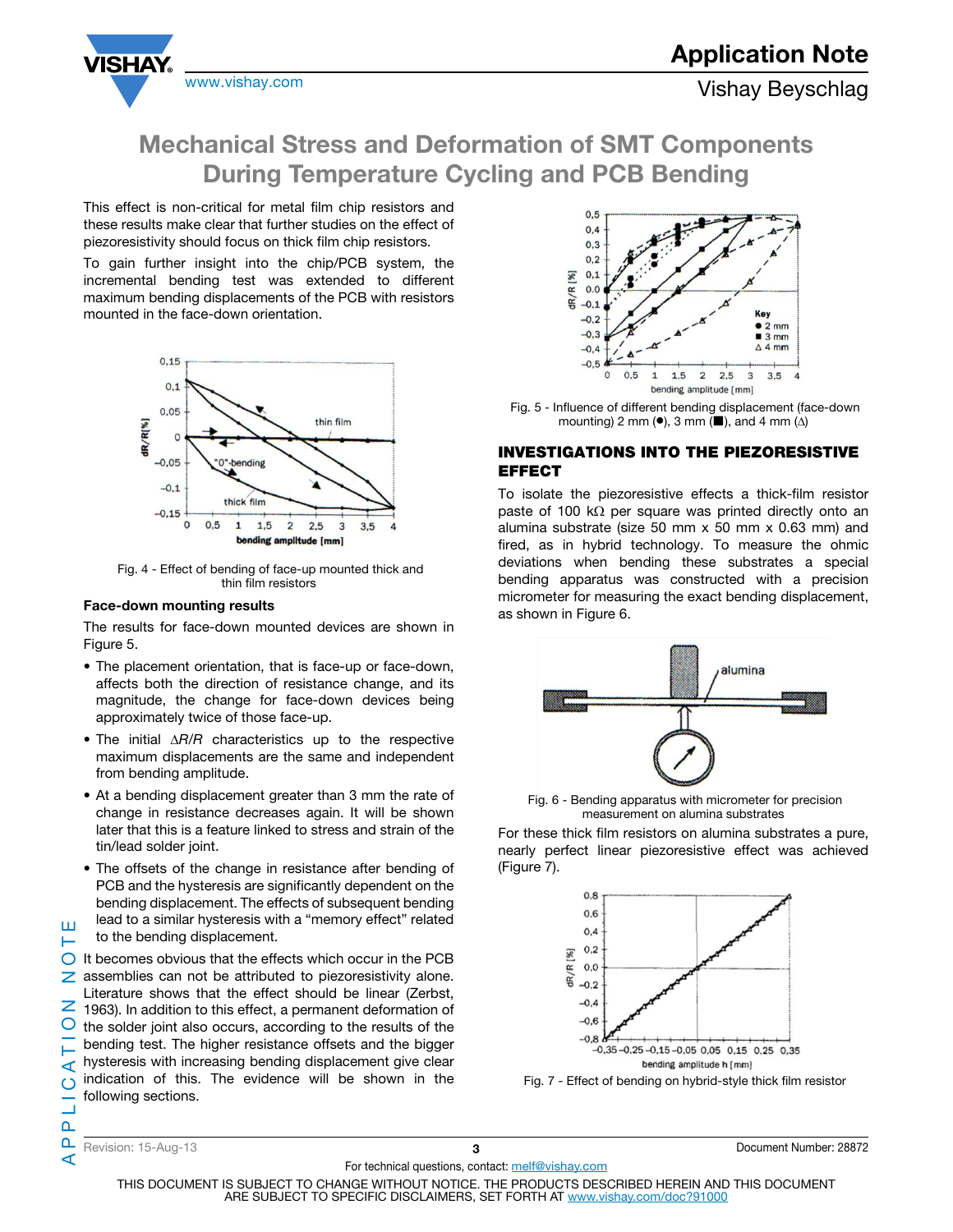

The piezoresistive effect is defined by Zerbst (1963):

$$
\frac{dR}{R} = \left(1 + v_K + v_R + \frac{(dp)/p}{\varepsilon}\right)\varepsilon = \underline{k} \times \varepsilon
$$

Where:

 $v_K$  is the Poisson ratio (ceramic);

 $v_R$  is the Poisson ratio (R-layer);

 $p$  is the specific resistance; and

 $\varepsilon$  is the relative strain (relative change of length)

The  $k$ -factor gives the magnitude of the piezoresistive effect:

$$
k = \frac{dR}{R} \times \frac{1}{\varepsilon}
$$

The change of length  $\Delta$ 1/1 is easily calculated by simple geometric functions. The alumina substrate's deformation was assumed to be a homogeneous segment as shown in Figure 8.



Fig. 8 - Calculation model for the strain.  $\Delta 1/1$  of the alumina substrate during the bending procedure: where 1 is length, d is thickness, and h is the bending amplitude of the substrate.

So the piezoresistive change in ohmic value is a direct and  $\Box$  linear function on tensile or compressive strain (upset) experienced by the resistive layer (Figure 9).



 Fig. 9 - Relative change of length e in relation to piezoresistive change of ohmic value

The k-factors of the test substrate were reproducibly between 18 and 20 with resistor pastes of 100  $\Omega$  per square with different print geometries and a paste system with a rated TCR of  $\leq 100$  ppm/K.

### INVESTIGATIONS INTO THE TEMPERATURE CHARACTERISTICS OF THE PIEZORESISTIVE EFFECT

To determine whether the piezoresistive effect is temperature dependent another test was necessary in which PCB and component were subjected to high and low temperatures at a constant bending radius (Figure 10).



Fig. 10 - Bending block for measurement in temperature chamber

### Test method

Printed resistors on alumina ceramic substrates were bent in the tensile and compressive strain direction respectively and tested over the temperature range of - 55 °C to + 155 °C, in which electronic components are commonly designed to operate. Measurements were taken in 25 °C steps downwards starting at 155 °C, 15 min after reaching each temperature.

Again the mean values of ten measurements were used for the evaluation. The results show (Figure 11):

• The piezoresistive effect and the k-factor of the resistive layer do not depend on temperature

H  $\bigcirc$ 

Revision: 15-Aug-13 4 Document Number: 28872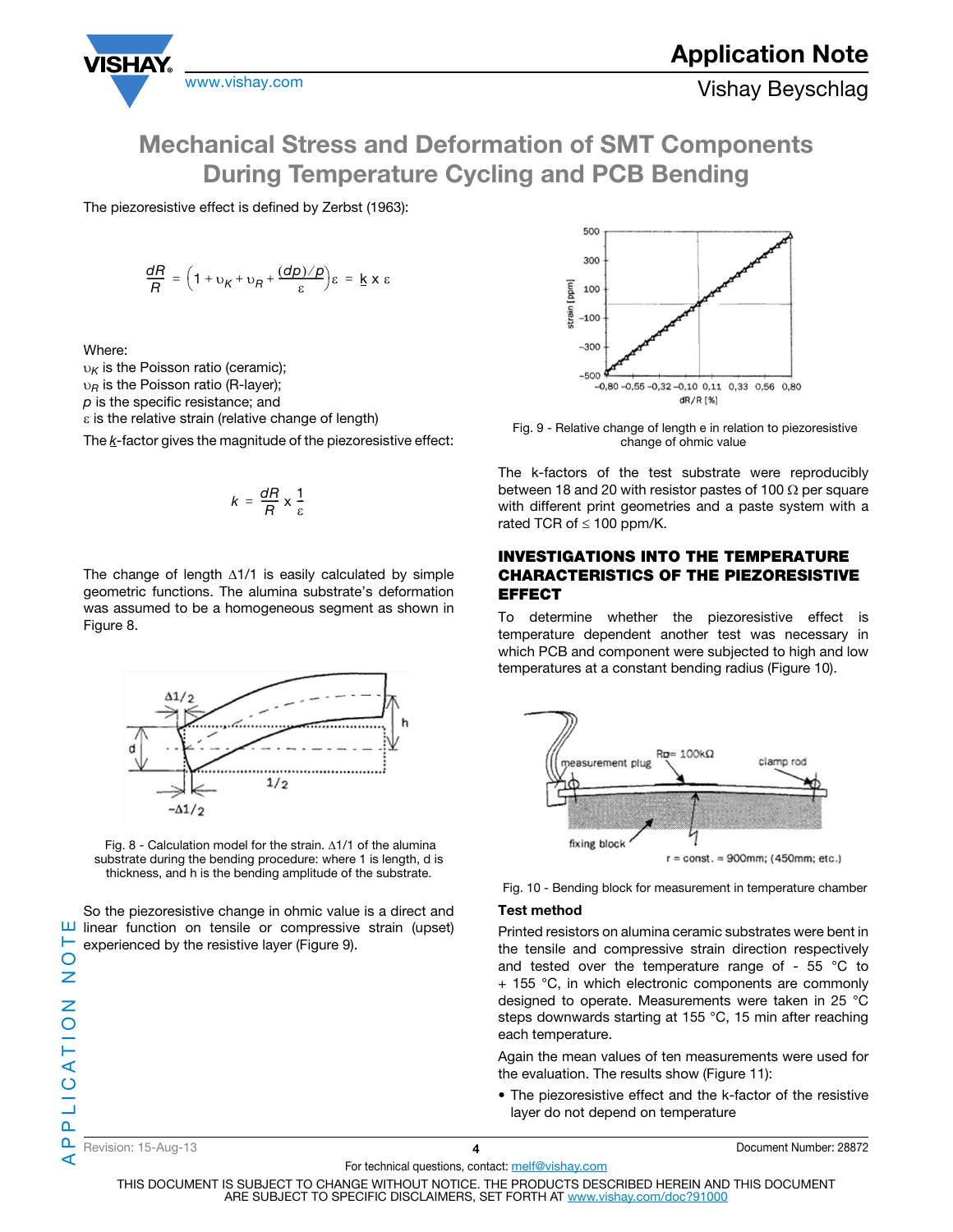

- Changes of temperature result in a nearly constant offset (change) in the value of resistance which is symmetric for strain or compressive strain throughout the whole temperature range
- According to the results the conductivity change must be caused by the tunnelling effect only. This is the only conductivity principle which is widely independent from temperature and only dependent on the tunnel distance and voltage (Heywang and Pötzl, 1991)



 Fig. 11 - Temperature characteristics of bent and unbent resistors directly printed on alumina substrates

### TEMPERATURE CHARACTERISTICS OF DISCRETE COMPONENTS ON PCB AND ALUMINA

As shown earlier, discrete components do not demonstrate linear resistance change characteristics, as a pure piezoresistive effect would lead us to expect. So we have to examine the system of PCB (or alumina substrate), solder joint and SMT-component, in more detail. Up to now the investigations have dealt with mechanical forces on PCB and substrate. A further investigation was necessary to determine whether piezoresistive effects occur under the influence of temperature cycles.

The system involves materials with quite different coefficient of thermal expansion (CTE), as shown in table below.

| <b>MATERIAL</b>                        | CTE (ppm/K) |
|----------------------------------------|-------------|
| Tin (component's contact)              | 27          |
| Tin/lead eutectic (solder)             | 24          |
| FR4                                    | 1620        |
| Alumina (component body and substrate) | 57          |

# APPLICATION NOTE  $Z$  Test 1

Ш щ  $\overline{O}$ 

Z  $\bigcirc$ 

 $\circ$ 

 $\mathbf{a}$ n. ⋖ Measurement over the whole category temperature range of 0603 size discrete thick film resistors  $R = 243K$ , face-up and face-down on FR4 PCB

### Test 2 ⋖

Measuring temperature characteristics with wire connection (the only stress-free condition for component - see Figure 12)

Again, the analysis is based upon the average measurements of ten resistors.

### Results

• In contrast to hybrid technology (Figure 11), the temperature characteristics of discrete thick film resistors change due to stress on the component, when heating the system up or cooling it down (Figure 13)



 Fig. 12 - Thick film chip resistor equipment with wire contacts to achieve stress-free test conditions



 Fig. 13 - Temperature characteristics of discrete thick film resistors PCB in face-up and face-down mounting compared with wired stress-free resistors

### Test 3

When making the same measurement with discrete chip components mounted on alumina substrate (substrate and chip body have some coefficient of thermal expansion), the results are remarkably different, see Figure 14.

As we have seen, the piezoresistive effect is independent from temperature and very linearly dependent on mechanical deformation. When the stress-free temperature characteristic (leaded R-chip) is subtracted from the stress-affected (chip mounted on FR4 PCB or alumina substrate) the effects (influence) of the solder joint and PCB can be isolated:

• Temperature characteristics of discrete resistor on PCB (FR4)

 $\rightarrow$  Effect of PCB plus solder

- Temperature characteristic of discrete resistor on alumina  $\rightarrow$  Effect of solder only, caused by the CTE-matching of component and substrate
- Result on PCB minus result on alumina  $\rightarrow$ 
	- $\rightarrow$  Effect of PCB only (PCB plus solder minus solder)

THIS DOCUMENT IS SUBJECT TO CHANGE WITHOUT NOTICE. THE PRODUCTS DESCRIBED HEREIN AND THIS DOCUMENT ARE SUBJECT TO SPECIFIC DISCLAIMERS, SET FORTH AT www.vishay.com/doc?91000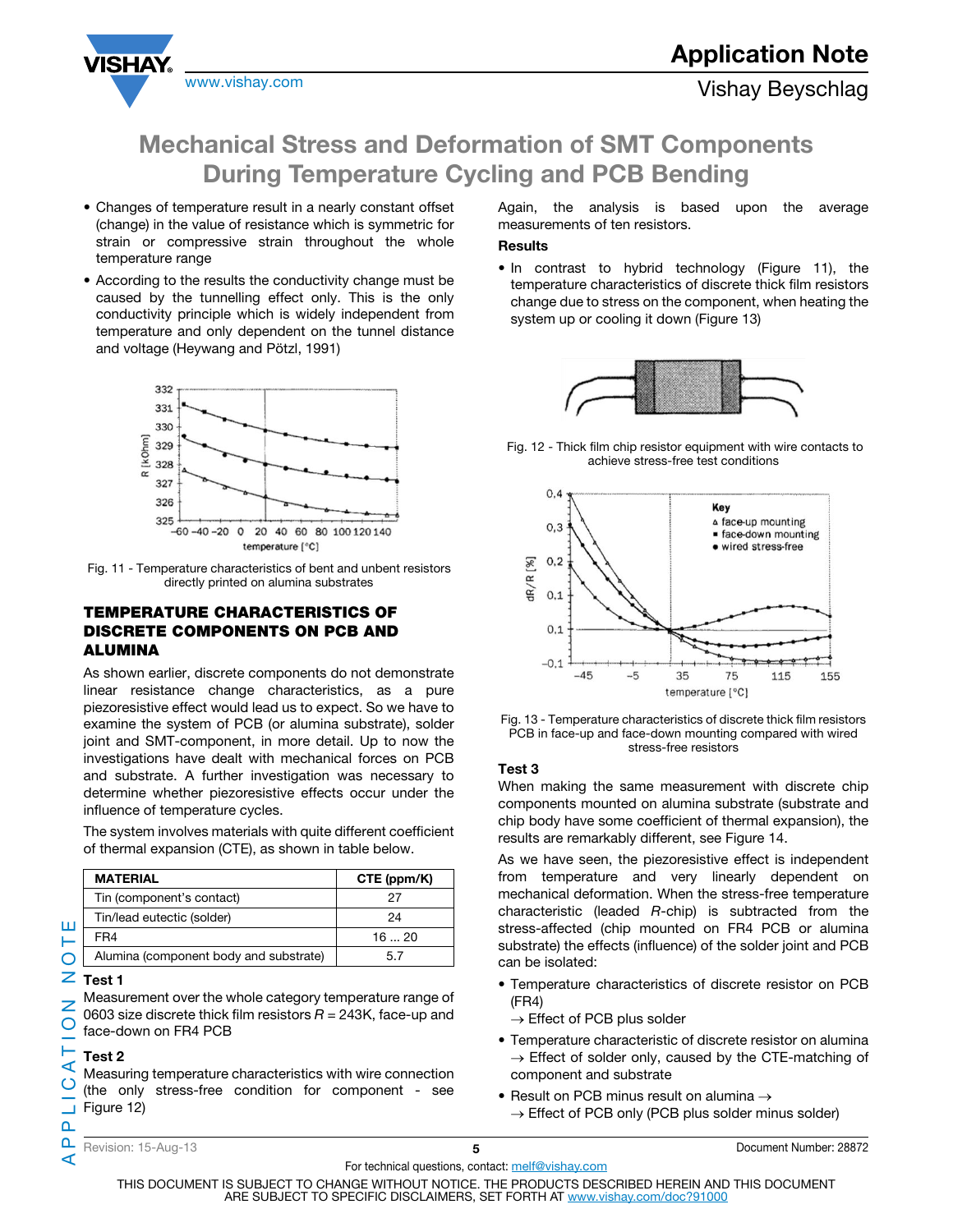





 Fig. 14 - Temperature characteristics of discrete thick film on alumina in face-up and face-down mounting compared with wired stress-free resistors

### **Results**

- Face-up mounting: In addition to the changes in resistive value caused by mechanical stress due to PCB bending, the different coefficients of thermal expansion of the PCB, solder joint and component result in piezoresistive effects in the thick film resistors, which changes temperature characteristics of resistive value in excess of  $\pm$  0.15 % (Figure 15).
- Face-down mounting: The lacquer covering the resistive layer results in a gap of 30 μm to 40 μm between component's contact and the substrate or PCB. Due to the bigger solder deposit undermeath the component at that place, the piezoresistive effects are not significantly higher than was the case with the mechanical bending tests. The softening of solder at higher temperatures is clearly seen in the results associated with the PCB. At lower temperatures the effect is again more marked. It may change the temperature characteristics of resistive value in excess of 0.25 % (Figure 16).
- The stress in the component in CTE-matched SMT systems (chip components with alumina body on alumina substrate) is higher. The high CTE of solder joint affects the system more than "mis-matched" combinations like alumina chip and FR4 PCB. On the contrary, a substrate CTE in between that of the component and the solder joint seems to compensate the stress in the SMT-system significantly



 Fig. 15 - Temperature characteristic changes due to mechanical deformation of face-up mounted discrete chip component caused by influence of system

 $\rightarrow$  PCB plus solder joint ( $\blacksquare$ );  $\rightarrow$  Solder joint only ( $\lozenge$ );  $\rightarrow$  PCB only ( $\triangle$ )



 Fig. 16 - Temperature characteristic changes due to mechanical deformation of face-down mounted discrete chip component caused by influences of system

 $\rightarrow$  PCB plus solder joint (■);  $\rightarrow$  Solder joint only (●);  $\rightarrow$  PCB only (∆)

### INTERPRETATION OF THE SYSTEM CHIP COMPONENT ON PCB OR ALUMINA **SUBSTRATE**

From the very clear results of the piezoresistive effects of hybrid-style resistors on alumina subtrate during bending or temperature cycling, we can postulate that all of the resistance changes observed are caused by the piezoresistivity of the resistive layer. When utilizing this very defined effects as a sensor, the tensile and compressive strain caused by bending or temperature changes could be calculated when using the method shown in Figure 8 and the data on strain Figure 9.

It is therefore possible to suggest clearly what occurs in the complex system of PCB, solder joint, and components. These effects are transferable in their general behaviour to all discrete chip components (capacitor, inductors, silicon, chips, etc.) on a PCB or any other substrate.

The effects examined are true for all chip component sizes. The stated numerical quantities apply only to case size 0603 (component body 96 % alumina), solder joint Sn60 Pb38 Ag2, PCB of FR4 material, and alumina substrate (96 %, thickness 0.6 mm) respectively.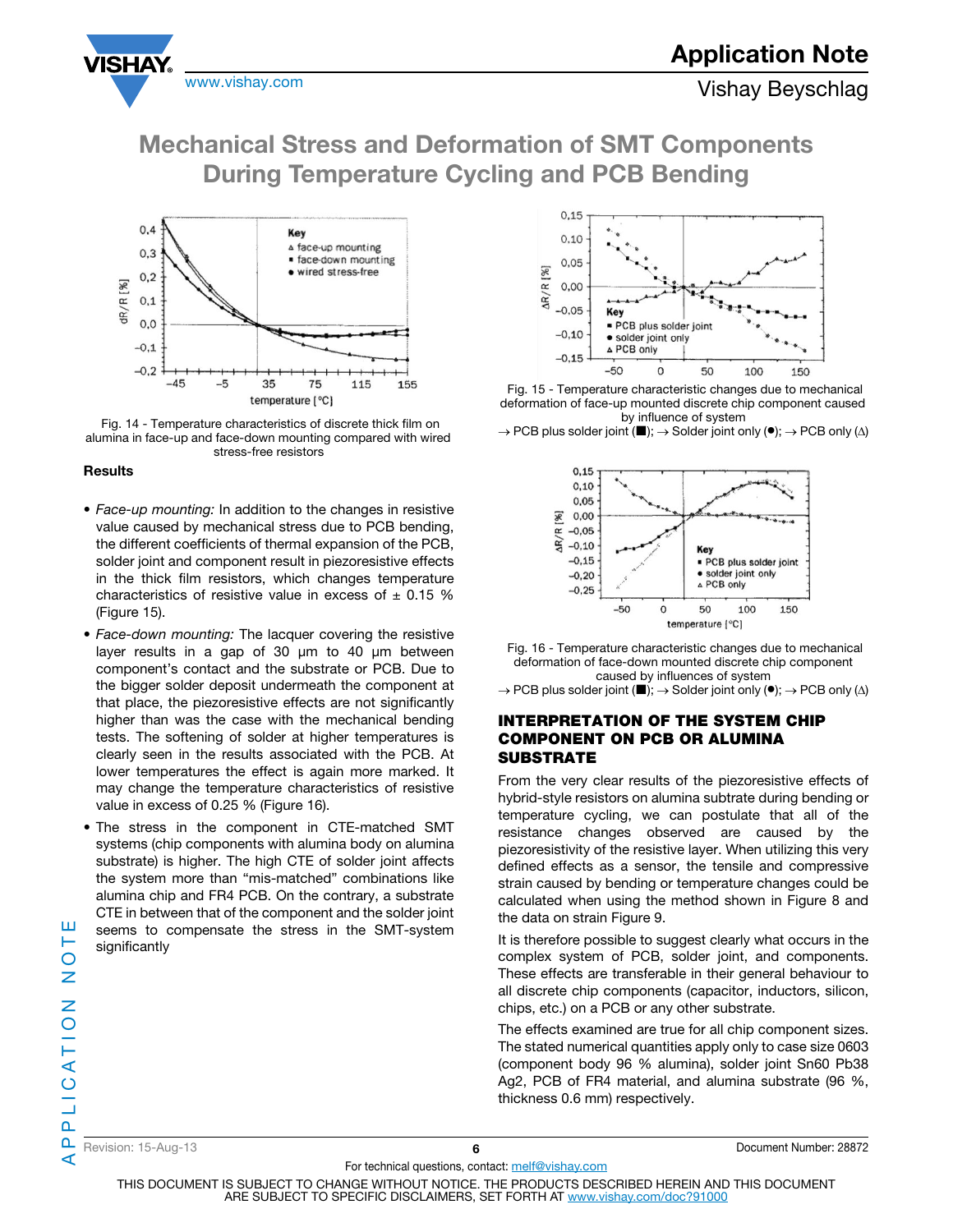

### Deformation of surface mounted chip components due to mechanical bending of the PCB

### Calculation results

Example 1

Bending PCB  $h = 2$  mm, length 85 mm; size 0603; face-up mounting is shown in Figure 17



Fig. 17 - Bending of PCB; face-up mounting

### Example 2

Bending PCB h = 2 mm length 85 mm; size 0603; face-down mounting is shown in Figure 18.



Fig. 18 - Bending of PCB; face-down mounting

### Results

Ш

- A convex bending of the PCB results in a concave flexion of the component
- Under the same PCB conditions, the face-down component has a smaller flexion radius, which means a much higher strain than the strain in the resistive layer in face-up mounting

### $\blacktriangleright$  Deformation of chip components mounted on PCB or  $\bigcirc$  alumina due to temperature cycle conditions

APPLICATION NOTE z As seen before, all changes of resistive value during temperature cycle are caused by piezoresistivity, e.g. strain Z or compressive strain are exposed to resistive layers.  $\overline{O}$ According to stress-affected piezoresistive changes of resistance value (Figure 14 and 15) the deformation of chip components could be calculated over the whole  $\circ$ temperature range. The results for face-up mounting are shown in Figure 19 and for face-down mounting in Figure 21.  $\mathbf{a}$ 



 Fig. 19 - Calculation of deformations on discrete 0603 alumina body alumina and PCB over category temperature (face-up mounting). Influences on component's deformation



Fig. 20 - Upper category temperature, face-up mounting



Fig. 21 - Lower category temperature, face-up mounting



 Fig. 22 - Calculation of deformations on 0603 alumina body over category temperature (face-down mounting). Influences on component's deformation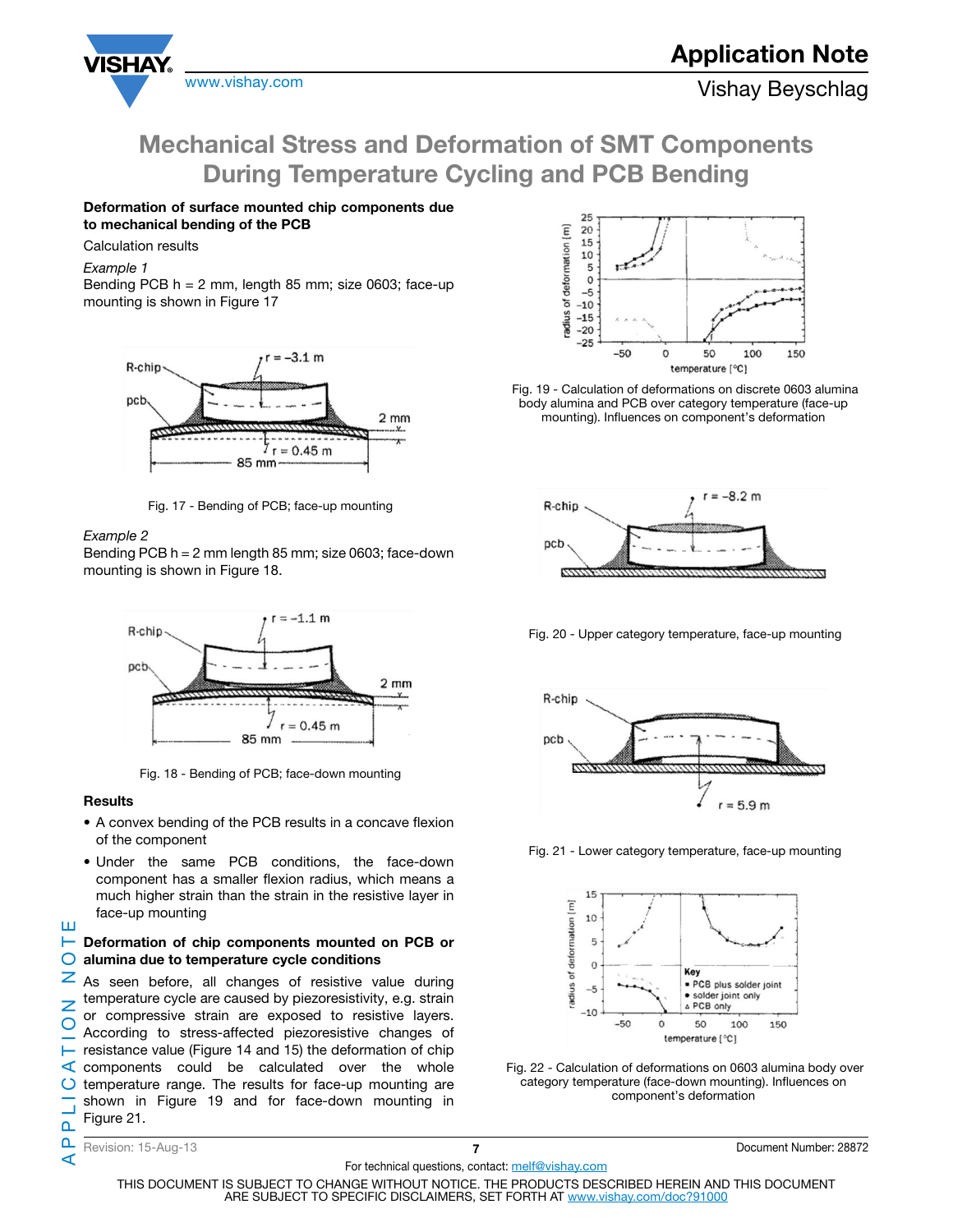

### Examples for face-down mounting

Unbent PCB, heated up to surface temperatures of 115 °C to 125 °C is shown in Figure 23.

Unbent PCB, cooled down to - 55 °C is shown in Figure 24. Remark: The deformations of solder joint and PCB are not considered in the drawings.



Fig. 23 - Upper category temperature, face-down mounting



Fig. 24 - Lower category temperature, face-down mounting

### Discussion of results

- At high temperatures the component bends into a concave position due to the higher coefficient of thermal expansion of tin in the solder joint
- At low temperatures we observe the opposite effect: A convex bend of the component occurs.
- Between these two situations the solder meniscus has to follow strain and compressive strain. Additionally, the component endures a lot of tension at the center of stress, at the end of the lower solder joint
- ⊢ • The results on the component's behaviour on PCB  $\bigcirc$ (Figure 17 and 18) could be verified and simulated by  $\overline{z}$ using the method of finite elements

### Z RELEVANCE OF RESULTS FOR SMT  $\overline{O}$ APPLICATION

When carrying out temperature cycling, for instance with ⊄ sensitive components like MLCC's there are recognized weak points in both component and solder joint where cracks may occur (Bergenthal, 1998). The components are subject to remendous forces. The experimental results make very clear now, where and why this happens (Figures 25 and 26).



 Fig. 25 - Stress on component and solder joint during temperature cycling: Cracking of component and solder joint. Situation is true for upper cycle temperature or a convex bending of PCB



 Fig. 26 - Stress on component and solder joint: Situation is true for lower cycle temperature or a concave bending of PCB

### **CONCLUSIONS**

- The piezoresistive effect can cause significant resistance changes to thick film chip resistors, especially when the PCB bends, temperature changes occur, or the components experience stress when they are embedded or molded. The component's TCR will be also affected.
- These effects are not seen in thin metal film chip resistors.
- Thick film resistors can be used as sensors for mechanical stress investigations on printed circuit boards and ceramic substrates. Solder and pad properties can also be investigated and optimized by this method.
- Even when using a solid chip body of alumina a large deformation of the component can be measured. Components made from weaker materials such as MLCC will suffer much higher deformations within their body. The root causes of cracking problems of special chip component construction in SMT have become quite clear.
- What really happens to the component is dependent on the whole system of solder joint, PCB, and component. It is always the question of which part of this system takes on which amount of the distortion work. The highest amount always takes the weakest part.

APPLICATION NOTE  $\circ$  $\mathbf{a}$ n. ⋖

Ħ

For technical questions, contact: melf@vishay.com THIS DOCUMENT IS SUBJECT TO CHANGE WITHOUT NOTICE. THE PRODUCTS DESCRIBED HEREIN AND THIS DOCUMENT ARE SUBJECT TO SPECIFIC DISCLAIMERS, SET FORTH AT www.vishay.com/doc?91000